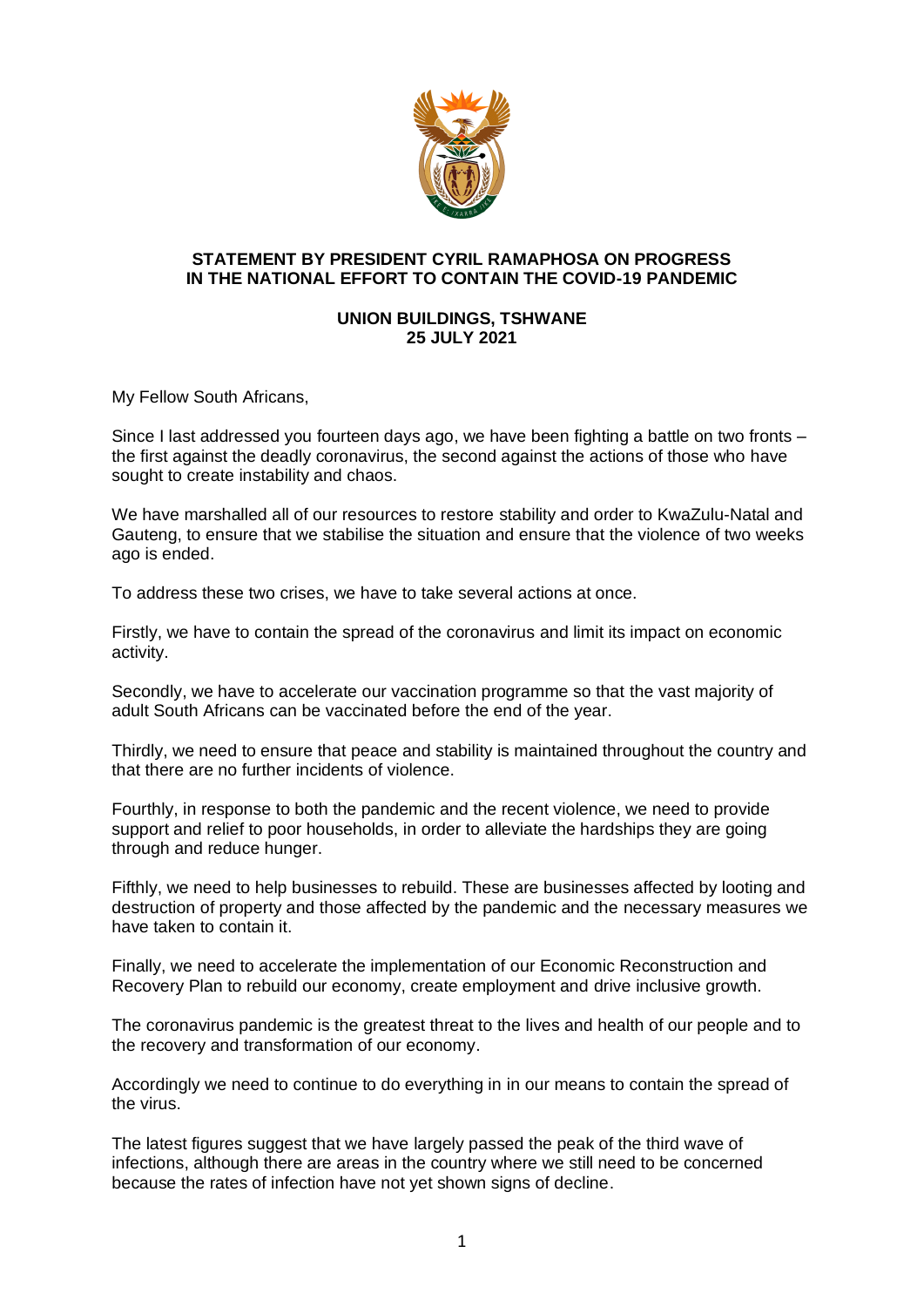The measures that we put in place for the past 28 days, alongside the continued adherence of South Africans to basic health precautions, have been effective in reducing the rate of infection.

The average number of daily new infections over the last week was around 12,000 new cases a day, which represents a 20 per cent drop from the previous week.

In the last two weeks, the number of new infections in Gauteng – which has been the epicentre of the third wave – has steadily been declining.

However, as we have observed before, there are significant differences between provinces.

As infections in Gauteng fall, daily new infections in the Western Cape, Eastern Cape and KwaZulu-Natal continue to rise.

There has also been a concerning rise of infections in the Northern Cape after a period of relative stability.

In all these cases, infections are being driven by the Delta variant, which as we said before is far more transmissible than previous variants.

Now, more than ever, we need to adhere to the basic precautions to limit the spread of the virus from one person to another.

We know that indoor gatherings, particularly in places that have poor ventilation, are the major cause of outbreaks and super spreader events.

We must continue wearing our masks at all times when in public, keep our distance from others and always ensure that windows are open and that there is a flow of fresh air.

The overall decline in new infections means that it is possible to gradually ease some of the restrictions on gatherings, movement and the sale of alcohol.

Based on the recommendations of the Ministerial Advisory Committee on COVID-19, and inputs from the President's Coordinating Council, Cabinet this afternoon decided that the country should be moved from Adjusted Alert Level 4 and be placed on Adjusted Alert Level 3.

This will take effect later this evening once the regulations have been gazetted.

This means that:

- The hours of curfew will stay the same, starting at 10pm and end at 4am.
- Interprovincial travel for leisure may resume.
- Non-essential establishments like restaurants, taverns, bars and fitness centres may be opened. These establishments will however need to close by 9pm to allow their employees and patrons to travel home before the start of the curfew.
- Gatherings will be allowed but will be limited to a maximum of 50 people indoors and 100 people outdoors.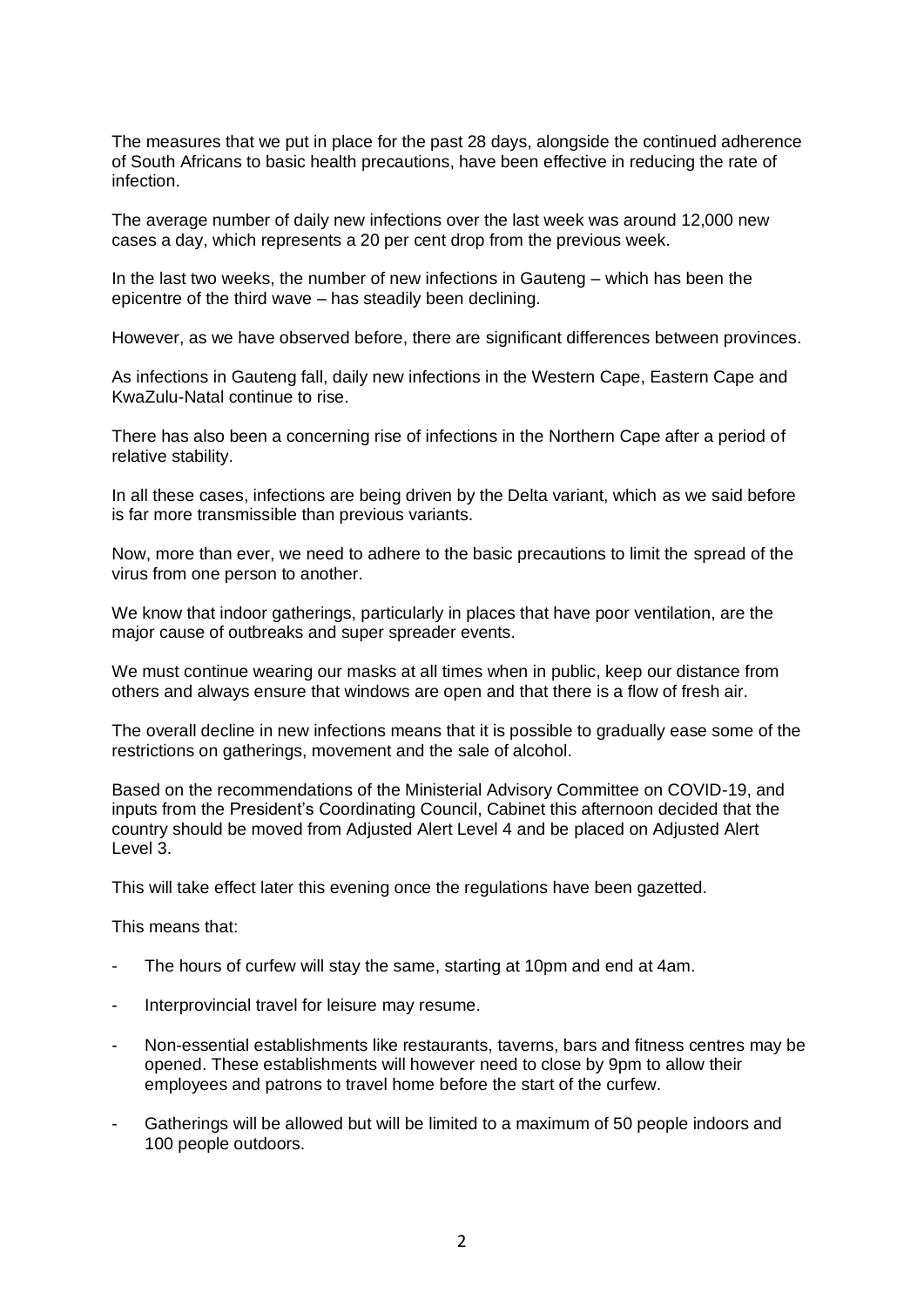Where the venue is too small to accommodate these numbers with appropriate social distancing, then no more than 50 per cent of the capacity of the venue may be used.

Gatherings include religious services, political events and social gatherings.

The limits on venue capacity also apply to restaurants, gyms, fitness centres, bars, taverns and similar places.

Attendance at funerals and cremations may not exceed 50 people and all social distancing and health protocols must be observed.

Night vigils and after-funeral gatherings are still not allowed.

The sale of alcohol from retail outlets for off-site consumption will be permitted between 10am and 6pm from Monday to Thursday.

Alcohol sales for on-site consumption will be permitted as per licence conditions up to 8pm.

Schools will re-open tomorrow, Monday the  $26<sup>th</sup>$  of July, according to strict health protocols and other measures announced by the Minister of Basic Education.

It remains mandatory for every person to wear a face mask that always covers their nose and mouth at all times when in public spaces.

The owners and managers of public buildings, centres, shops, restaurants, taxis and buses all have a responsibility to ensure that people on their premises or in their vehicles wear masks.

They must also ensure that the appropriate social distancing measures are in place and are adhered to.

It is important to remember that it is a criminal offence if the number of people on these premises exceeds the maximum number of customers or employees allowed.

As we ease restrictions, we must remember that infections remain high and that we need to continue to exercise caution.

As we have always said, our most effective weapon in the fight against COVID-19 is an effective and comprehensive vaccination programme.

In the last few weeks, our vaccination campaign has made huge strides.

We are now administering more than 240,000 vaccines every week day.

A month ago, this figure stood at around 100,000 vaccines per week day.

As a result, we have now administered more than 6.3 million vaccines, with over 10 per cent of our population having received a vaccine dose.

This has been possible through close collaboration between government and the private sector and with the active support of other social partners.

In the coming weeks, we will substantially increase the rate of vaccination.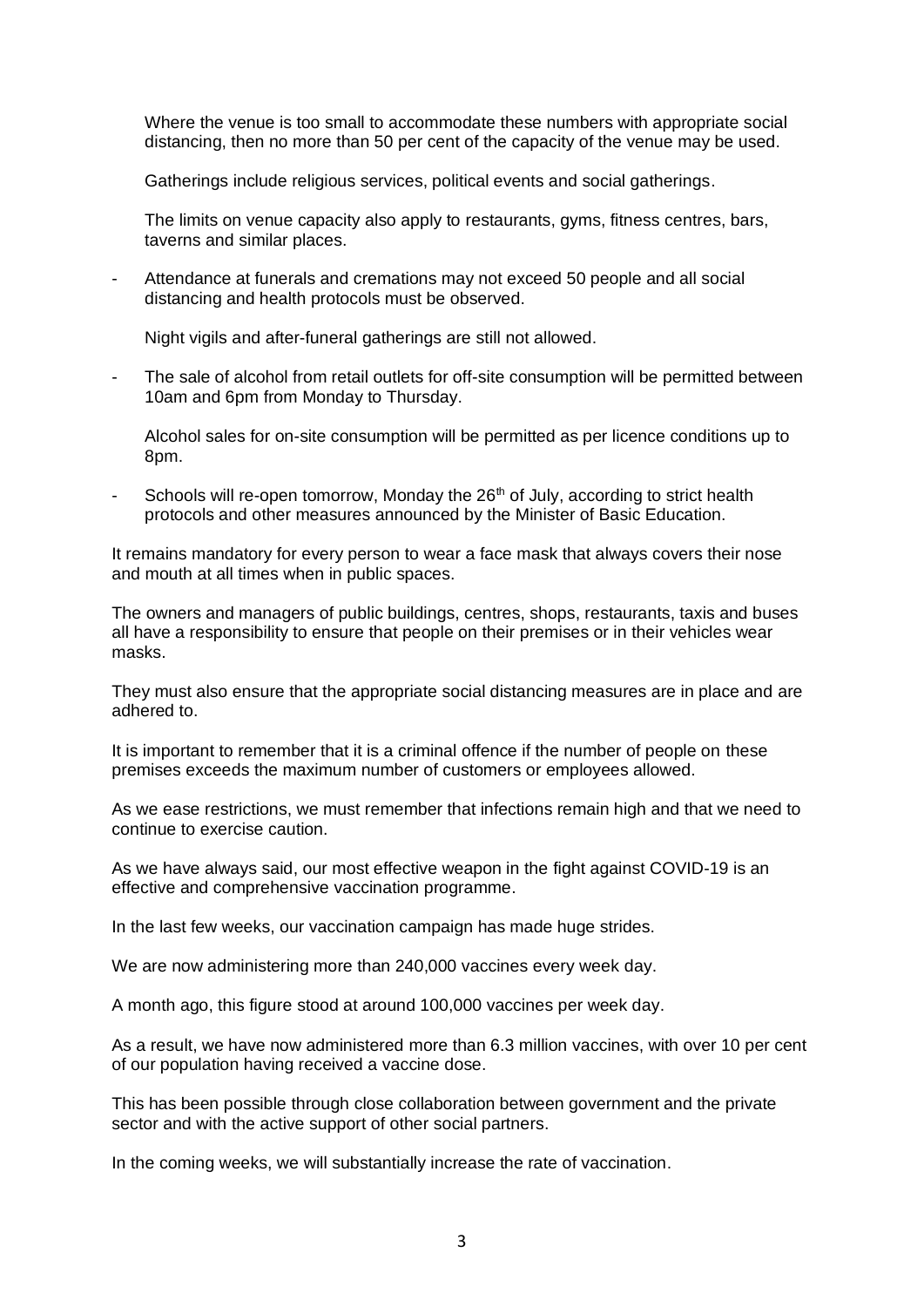We are increasing the number of vaccination sites and improving the vaccination registration system.

We will also increase our vaccination capacity on weekends.

We will now allow people between the ages of 18 and 34 to be vaccinated from the 1<sup>st</sup> of September 2021.

This will be in addition to the age groups that are currently eligible, which is everyone over 35 years of age.

We are now able to allow people to present themselves at a vaccination site without an appointment and be registered and vaccinated.

This substantial increase in the rate of vaccination is made possible by improvements in the supply of vaccines.

Within the next two to three months, we are scheduled to receive around 31 million additional doses from Pfizer and Johnson & Johnson.

This supply pipeline means that there will be sufficient vaccine doses available for the rest of the year.

We have made tremendous progress in addressing the challenges we faced as a country and the continent in access to vaccines.

As a result of our negotiations with pharmaceutical companies and various developed economy governments have, our country and our continent has been able to secure vaccines and is able to manufacture vaccines on our continent.

Aspen based in Gqeberha will from October be manufacturing vaccines solely for the African continent.

A few weeks ago the World Health Organization chose South Africa as hub for the manufacture of vaccines.

A few days ago, the Biovac Institute in Cape Town was appointed to manufacture the Pfizer-BioNTech COVID-19 vaccine for distribution within Africa.

While there is ample supply of vaccines for the short term, we must ensure that this supply is delivered on time and without disruption.

It is also important to monitor the emergence of new variants and to secure access to future vaccines that are adapted to these variants.

I urge all South Africans to register for vaccination as soon as they are eligible, whether online, via WhatsApp or USSD, or by calling the toll-free number on 0800 029 999.

Fellow South Africans,

Two weeks ago, the provinces of KwaZulu-Natal and Gauteng were hit by deliberate, planned and coordinated acts of violence designed to create the conditions for unrest.

This led to the loss of more than 300 lives, the looting of shops, warehouses and factories, damage to critical infrastructure, and disruption of the country's economy.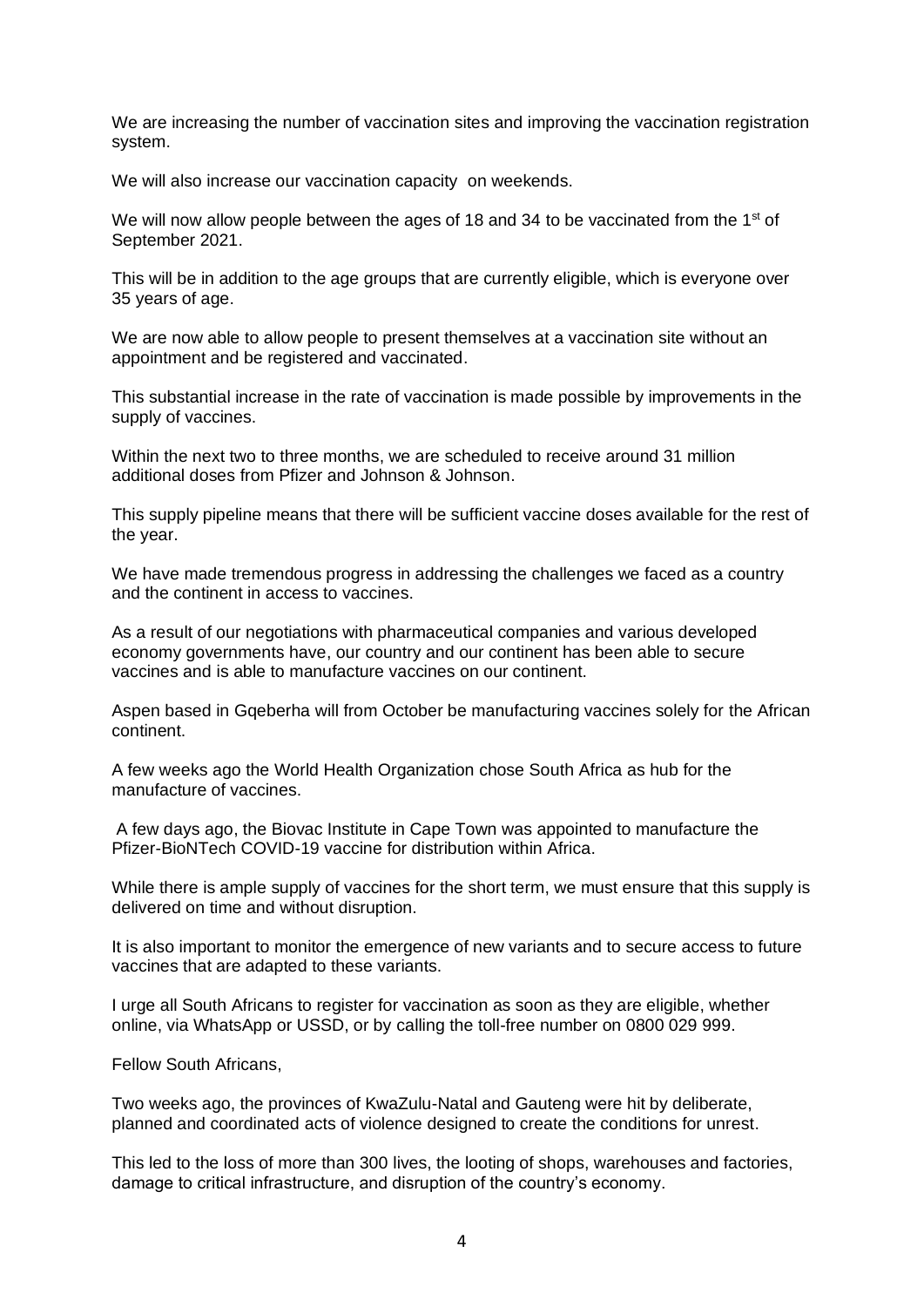We are still counting the cost of this violence, and coming to terms with the destruction that it left in its wake.

I speak of the lives that were cut short, and the families that lost their loved ones.

I speak of the business owner who in a single day lost what it took years to build.

And of the mothers and fathers who lost their jobs as a warehouse went up in flames, and now wonder how they will feed their children.

We have a duty to support those affected by this violence, and ensure that it never happens again.

To ensure that order and stability are maintained, particularly in KwaZulu-Natal and Gauteng, we have increased the deployment of SAPS and SANDF personnel.

We have maintained this deployment in areas regarded as potential hotspots, as well as key economic and government infrastructure, shopping centres, warehouses and factories.

Security forces are also responsible for keeping critical supply routes open and safeguarding the transport of goods.

Through these measures, we have been able to restore order in affected areas and to return the ports, freight rail network and road transport to full operational capacity.

Investigations into the violence and those behind it are continuing, led by our specialised law enforcement units, with a view to speedy arrests and effective prosecutions.

Special measures have been put in place to manage the large number of suspects who have been arrested for offences related to the unrest.

The SAPS has activated its Community Policing Strategy in areas throughout the country, which has involved communities in preventing further incidents.

I want to make it clear that law and order will be maintained.

There will be further arrests, particularly of those who conceptualised, planned and executed these actions that have led to so much destruction and loss of life.

Although calm has been restored to these areas, the impact of the violence and destruction continues to be felt by households, employees and businesses.

We are taking decisive action now to secure the livelihoods of millions of people that have been threatened by both the pandemic and the unrest.

This evening we are announcing a range of measures to support the recovery of the economy and provide relief to the poor and those who are vulnerable as a result of the measures that we had to impose to deal with COVID-19.

To support those who have no means of supporting themselves, we are reinstating the Social Relief of Distress Grant to provide a monthly payment of R350 until the end of March 2022.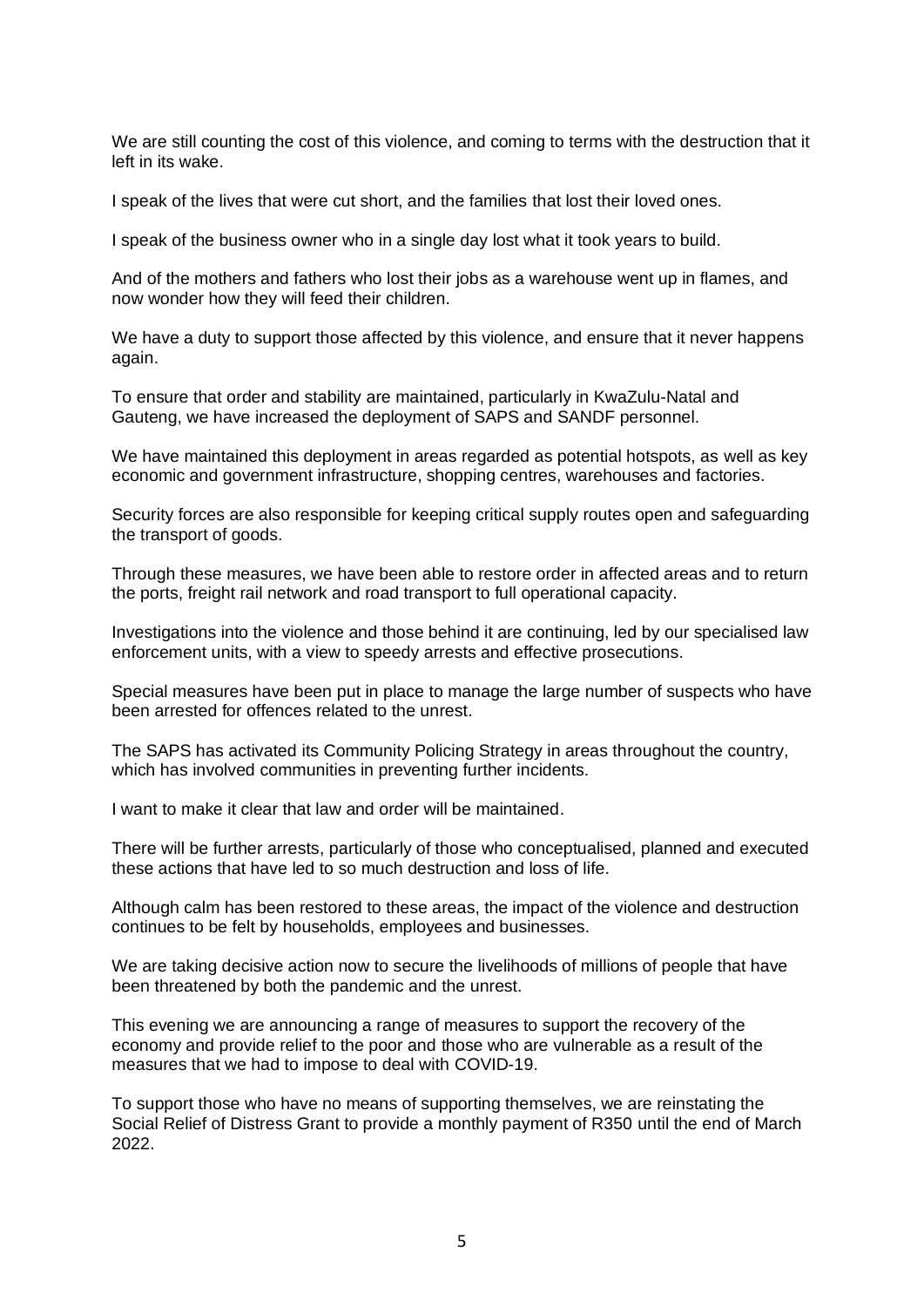This has been made possible by the slight improvement we have seen in our revenue collection.

We are expanding the number of people who are eligible for this grant by allowing unemployed caregivers who currently receive a Child Support Grant to apply.

Details on the reinstatement of the grant, including the process for application, will be announced shortly.

This will build on the strength of our existing social protection system, which is one of the greatest achievements of our democracy.

In addition to the food relief being provided by the Department of Social Development, government is contributing R400 million to the Humanitarian Crisis Relief Fund established by the Solidarity Fund to assist with the immediate needs of affected communities.

We are also implementing measures to help businesses to rebuild.

The most immediate need is to ensure that those businesses that were damaged or looted are able to rebuild and reopen as quickly as possible.

We are one of the few countries in the world to have a state-owned insurance company, SASRIA, which provides cover against incidents of public violence, strikes, riots and unrest.

Businesses that are insured will be covered by SASRIA.

SASRIA has committed to expedite the payment of all valid claims, and is working together with private insurers to ensure that assessments are completed without delay.

Government will ensure that SASRIA is able to honour all of its obligations and will provide whatever support is necessary in this regard.

In addition, however, some businesses that were victims of this violence may not have been insured.

This includes many small and medium-sized businesses, whether formal or informal.

Many of these businesses have lost everything, and will not be able to rebuild on their own.

We will not abandon them in their time of need.

We are therefore working to extend support to uninsured businesses that were affected by the violence.

Government will set aside dedicated funds for this purpose and we will soon announce a mechanism for these businesses to apply for support.

We will also be reprioritising funding for SMMEs affected by the pandemic through a once-off business survival funding mechanism.

We are also working with large business to determine their contribution to the support of SMMEs, job creation and eradication of hunger and poverty.

Two weeks ago, we announced that the COVID-19 TERS scheme would be extended for those sectors which were affected by Alert Level 4 restrictions during the past 28 days.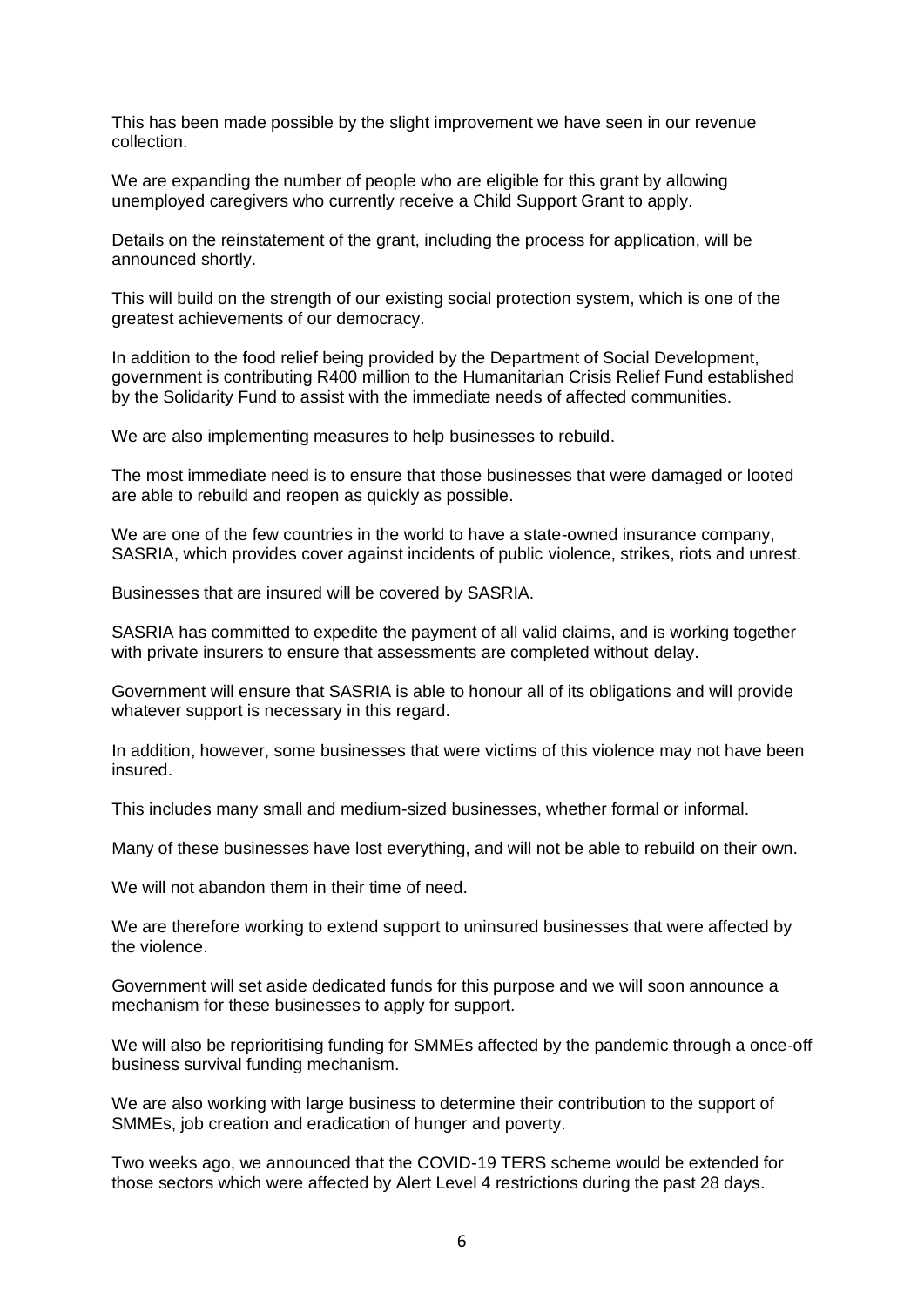Applications for this period are open, and the UIF will facilitate payments as quickly as possible to support workers who have not received an income.

Most importantly, the UIF will provide income support to all those employees who have lost jobs as a result of the recent unrest.

This will ensure that jobs are protected and that workers can continue to earn an income as those businesses take time to rebuild.

While the TERS scheme has provided crucial support for many sectors that have been unable to operate, there is a need to provide even further relief to help businesses to recover.

We are therefore expanding the Employment Tax Incentive for a period of four months to include any employee earning below R6 500 and to increase the incentive amount by up to R750 per month.

This will encourage employers to hire and retain employees, especially those in the retail and hospitality sectors which have been worst affected.

We will also defer payment of PAYE taxes for a period of three months to provide businesses with additional cash flow, with an automatic deferral of 35 per cent of PAYE liabilities for employers with revenue below R100 million.

The payment of excise taxes by the alcohol sector will be deferred for a period of three months, to ease the burden on the sector as it recovers.

These interventions are designed to extend as much relief as possible to individuals and businesses that are in need of support, without compromising our fiscal sustainability.

No country can expect its economy to grow, or to live in peace and harmony, while many of its citizens remain marginalised, hungry and excluded.

The impact of recent events on our economy has made the implementation of our Economic Reconstruction and Recovery Plan even more important.

We have been working closely with our social partners on the further measures we will take to address poverty, accelerate the implementation of reforms, drive inclusive growth and create jobs.

We will shortly be able to make further announcements in this regard.

Fellow South Africans,

The effect of the recent violence on investor confidence is a great threat to our recovery.

We are taking steps to strengthen the capacity and preparedness of our security forces to prevent similar incidents in future.

This includes responding more quickly and decisively to reports that we are now receiving of extortion by criminal groups as businesses start to rebuild, especially in KwaZulu-Natal.

Anyone who threatens or engages in violence will face consequences.